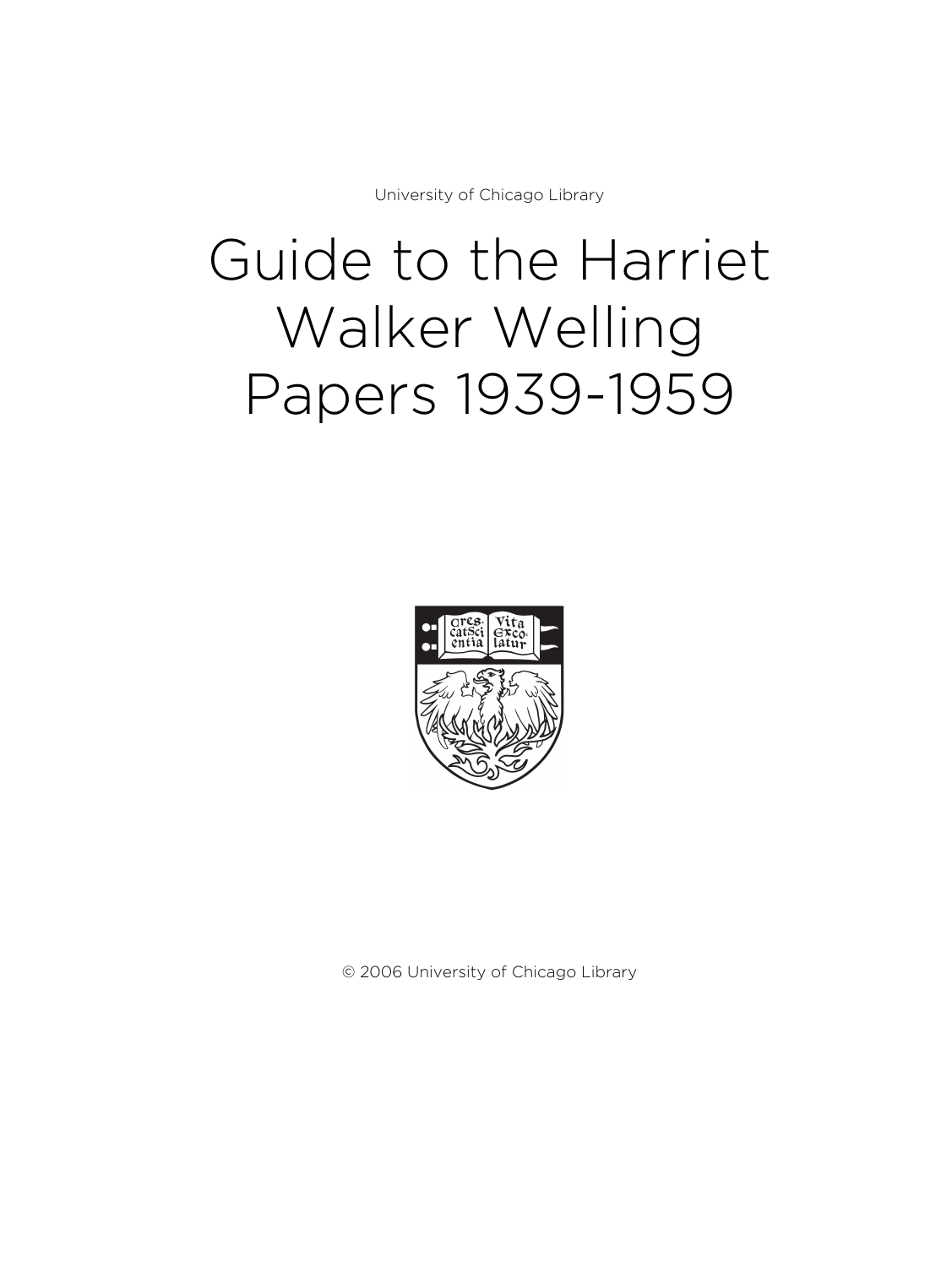# **Table of Contents**

| 3 |
|---|
| 3 |
| 3 |
| 3 |
| 3 |
| 4 |
|   |
|   |
|   |
|   |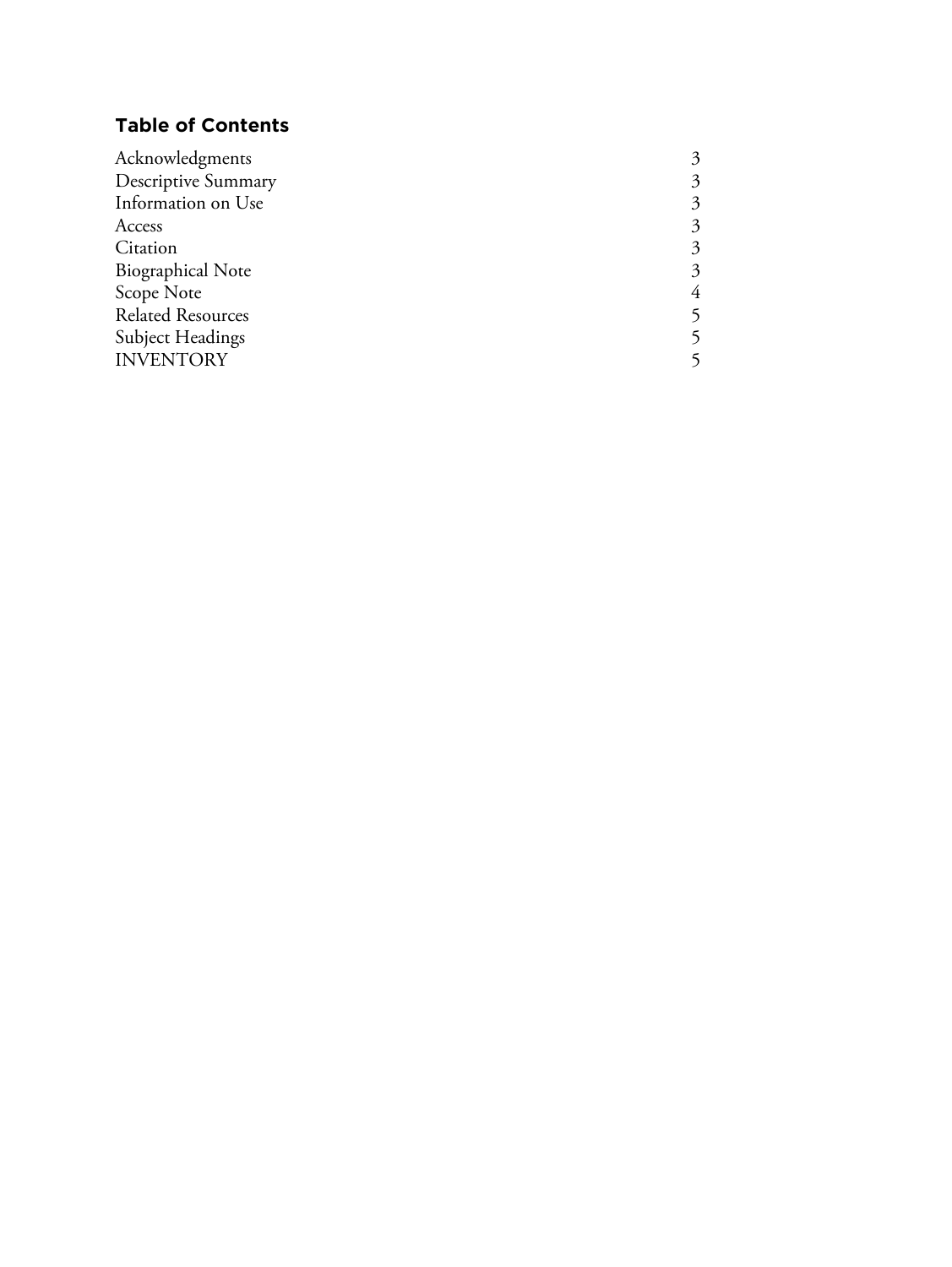## **Descriptive Summary**

| <b>Identifier</b> | <b>ICU.SPCL.WELLING</b>                                                                                                                                                                                                                                                                                                                                                                                                                                     |
|-------------------|-------------------------------------------------------------------------------------------------------------------------------------------------------------------------------------------------------------------------------------------------------------------------------------------------------------------------------------------------------------------------------------------------------------------------------------------------------------|
| <b>Title</b>      | Welling, Harriet Walker. Papers                                                                                                                                                                                                                                                                                                                                                                                                                             |
| Date              | 1939-1959                                                                                                                                                                                                                                                                                                                                                                                                                                                   |
| <b>Size</b>       | 2 linear feet (4 boxes)                                                                                                                                                                                                                                                                                                                                                                                                                                     |
| <b>Repository</b> | Special Collections Research Center, University of Chicago Library<br>1100 East 57th Street<br>Chicago, Illinois 60637 U.S.A.                                                                                                                                                                                                                                                                                                                               |
| <b>Abstract</b>   | Political activist. Contains correspondence, reports, pamphlets, clippings,<br>publicity, news releases, and other papers relating to Americans United for<br>World Organization, Chicago Chapter; Build for Peace; Civilian Control of<br>Atomic Energy, Chicago Committee; the International Relations Center of<br>Chicago; the Stop Arming Japan Committee; and the Women's League for<br>Lucas. Correspondents include Cordell Hull and Carl Sandburg. |

## **Acknowledgments**

## **Information on Use**

## **Access**

No restrictions.

# **Citation**

When quoting material from this collection, the preferred citation is: Welling, Harriet Walker. Papers, [Box #, Folder #], Special Collections Research Center, University of Chicago Library

# **Biographical Note**

Welling, Harriet Walker (1892-1989) was an active leader member of many civic and political organizations in Chicago.

From 1939 to 1940, Welling was secretary of "Stop Arming Japan," a group that aimed to prevent the sale of scrap iron and other materials to Japan by American companies. At Welling's suggestion a Gallup Poll determined that most Americans favored prohibitions on the sale of raw materials to Japan. Welling also encouraged US economic and military aid to Great Britain.

In the fall of 1944, Welling organized an intensive and successful campaign to re-elect Scott W. Lucas to the United States Senate. She explained, "This campaign was undertaken not for party reasons (first time I voted Democratic!) but because Lucas' Senate vote was 100% nonisolationist..."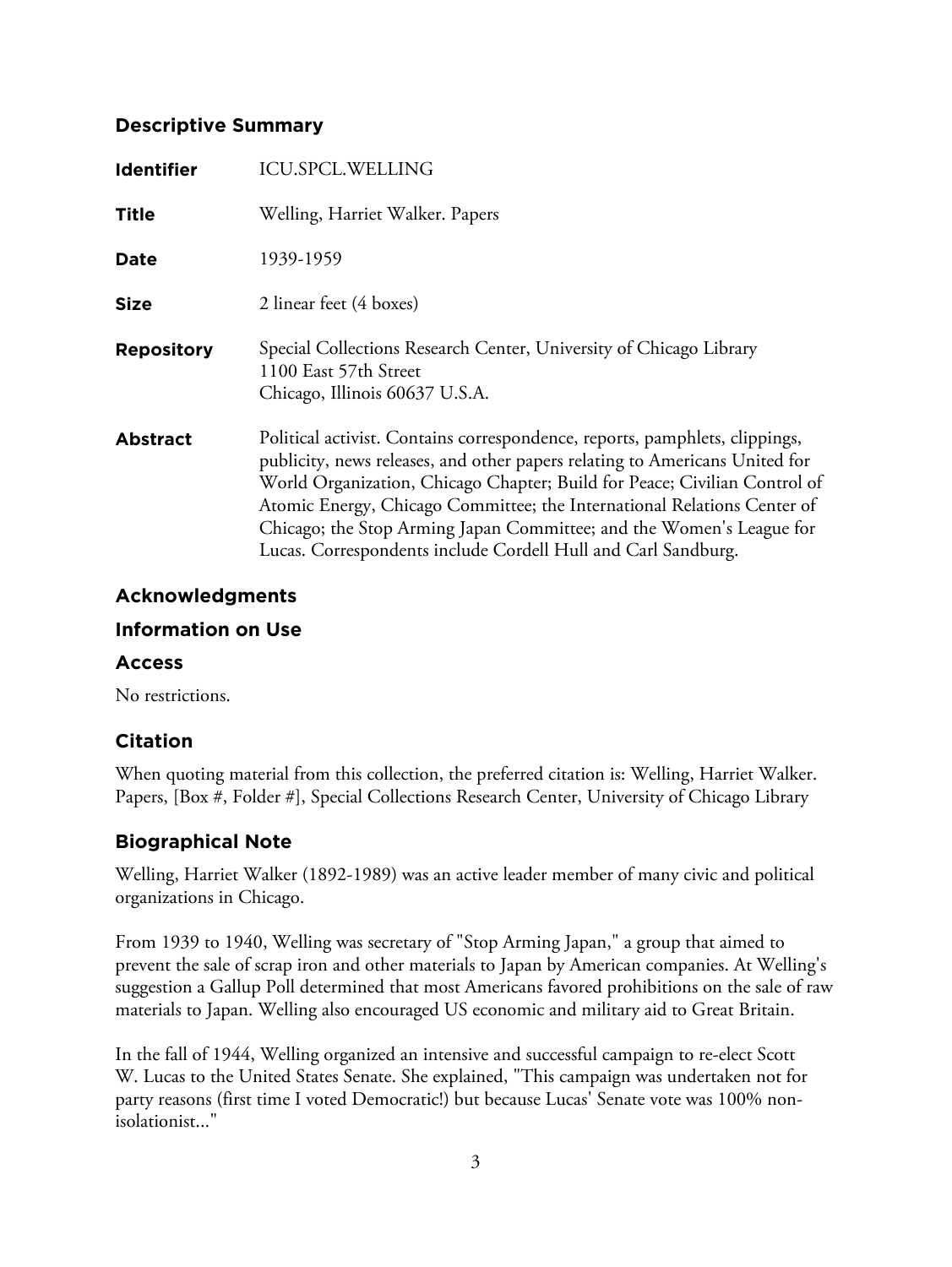After the war, Welling served as Chair of the Steering Committee of the Chicago Emergency Committee for Civilian Control of Atomic Energy, organized in March 1946 in response to the proposed Vandenberg Amendment to the McMahon Bill, authorizing military control of atomic energy. The Chicago committee worked closely with the recently organized Federation of American Scientists. Welling organized an intensive campaign to lobby Congress concerning the bill. On July 26, Welling and fellow activists celebrated the final passage by both the House and the Senate of the McMahon Bill. The amendment regarding military involvement in the development of future atomic research had been defeated, and the bill as assured civilian control of atomic energy.

In the spring of 1945, Welling worked to encourage local support for the new United Nations. She participated in the Chicago Council on Foreign Relations, and was a charter member and director of the International Relations Center, begun with funding from the Carnegie Endowment for International Peace.

Walker died in 1989. She was the daughter of Circuit Court Judge Charles M. Walker, and married John Paul Welling.

# **Scope Note**

The papers contain documents relating to several organizations with which Welling was involved, as well as a small amount of personal correspondence.

The first organization represented in the papers is Stop Arming Japan, of which Harriet Welling was Secretary and a moving spirit of activities during its existence from early in 1939 to January 1942. Included are organizational files, reflecting the group's strong opposition to the supply of war material to Japan and its use of mailing campaigns and personal influence to influence the Congress, which in the spring and summer of 1939 was considering several bills in response to Japan's growing belligerence towards China. Also included are clippings, pamphlets and other publications documenting the military situation in both Asia and Europe and the public pressure groups that arose in response.

Harriet Welling was a charter member and director of the International Relations Center of Chicago, founded as a successor to the International Relations Speakers Bureau in 1943. The Center arranged lectures for public-spirited groups, operated a Pamphlet Shop, arranged for the showing of current and significant films, and sponsored special meetings of various kinds. It had its own radio program for a time, and served as a liaison for organizations with similar aims. The papers contain administrative papers and correspondence related to the Center.

In the fall of 1944, Mrs. Welling organized and carried through an intensive campaign to reelect Scott W. Lucas to the United States Senate. She explained, "This campaign was undertaken not for party reasons (first time I voted Democratic!) but because Lucas' Senate vote was 100% non-isolationist . . ." Her methods are documented in correspondence, form letters, and other documents collected by Welling as a leader of the Women's League for Lucas. Senator Lucas was re-elected.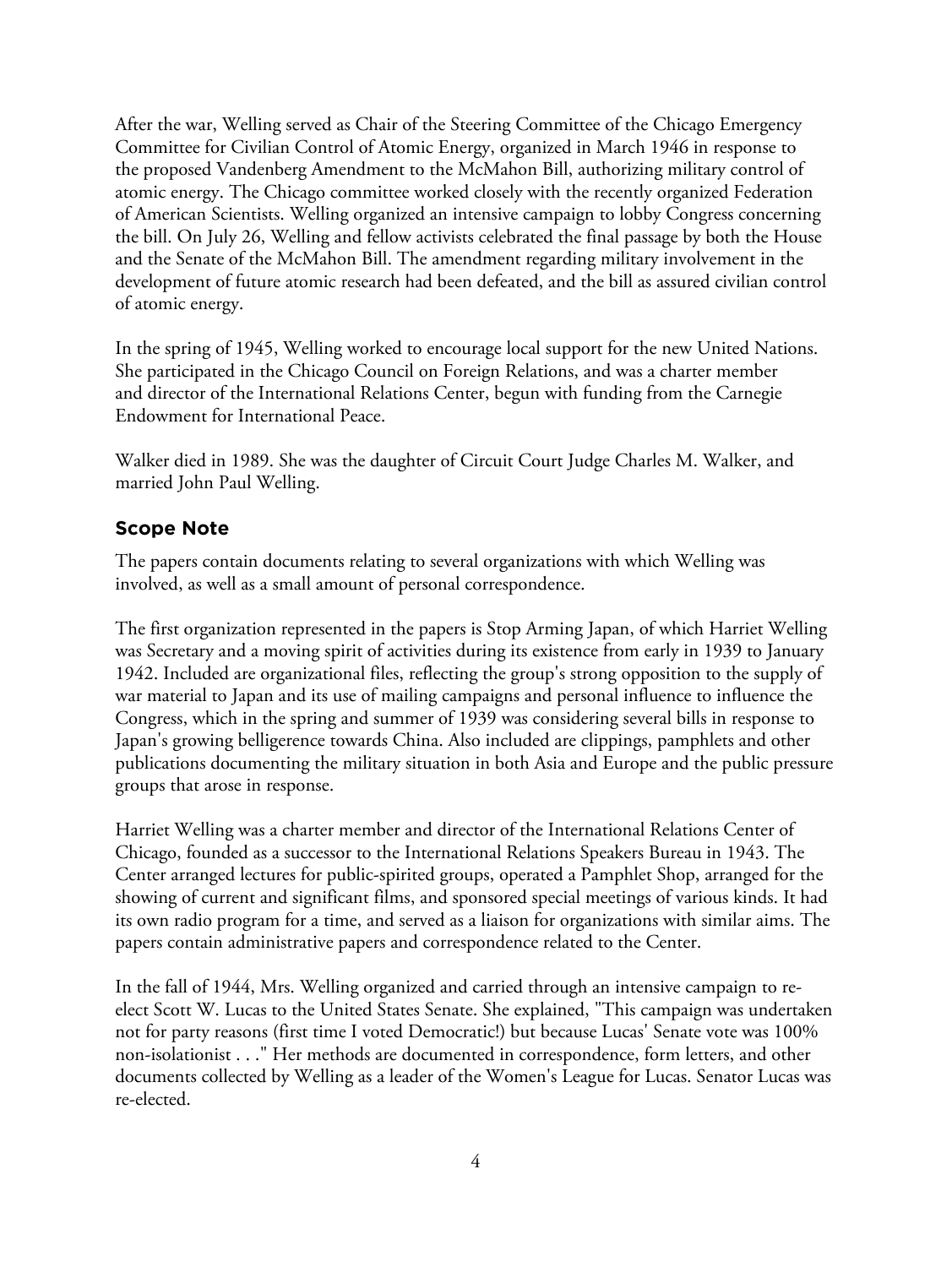Also included in the papers are documents related to the Chicago Chapter of the Americans United for World Organization and the local activist group Build for Peace. Welling's involvement with the former organization seems to have been limited; her work with Build for Peace is documented by correspondence and publications about an approaching San Francisco conference on the United Nations, and other movements directed to building an enduring peace.

Harriet Welling served as Chair of the Steering Committee of the Chicago Emergency Committee for Civilian Control of Atomic Energy, organized in March 1946 in response to the proposed Vandenberg Amendment to the McMahon Bill, which would have authorized military control of atomic energy. The Chicago committee worked closely with the recently organized Federation of American Scientists. Welling organized an intensive campaign to pressure Congress concerning the bill. Other organizations throughout the country rallied to the cause. On July 26, Welling was able to report the final passage by both the House and the Senate of the McMahon Bill. Its crippling amendments had been defeated and the bill as passed provided real civilian control of atomic energy. The work of the Committee continued into the fall, with some effort to encourage high caliber and impartiality in the personnel selected for the new Atomic Energy Commission. The papers contain correspondence, publications and administrative materials reflecting the campaign to influence public policy on atomic energy. The correspondence includes several signed letters from Albert Einstein.

Finally, the papers contain a small amount of personal correspondence, including five notes and letters from Carl Sandburg.

# **Related Resources**

The following related resources are located in the Department of Special Collections:

http://www.lib.uchicago.edu/e/spcl/select.html

# **Subject Headings**

- Welling, Harriet Walker, 1892-
- Hull, Cordell, 1871-1955
- Sandburg, Carl, 1878-1967
- Peace
- Security, International
- Disarmament

## **INVENTORY**

```
Box 1
```

```
Folder 1
```
Stop Arming Japan, correspondence re finances, January 1940-January 1942.

**Box 1**

## **Folder 2**

Stop Arming Japan, correspondence re proposed embargo on water materials, June 1939- April 1941

## **Box 1**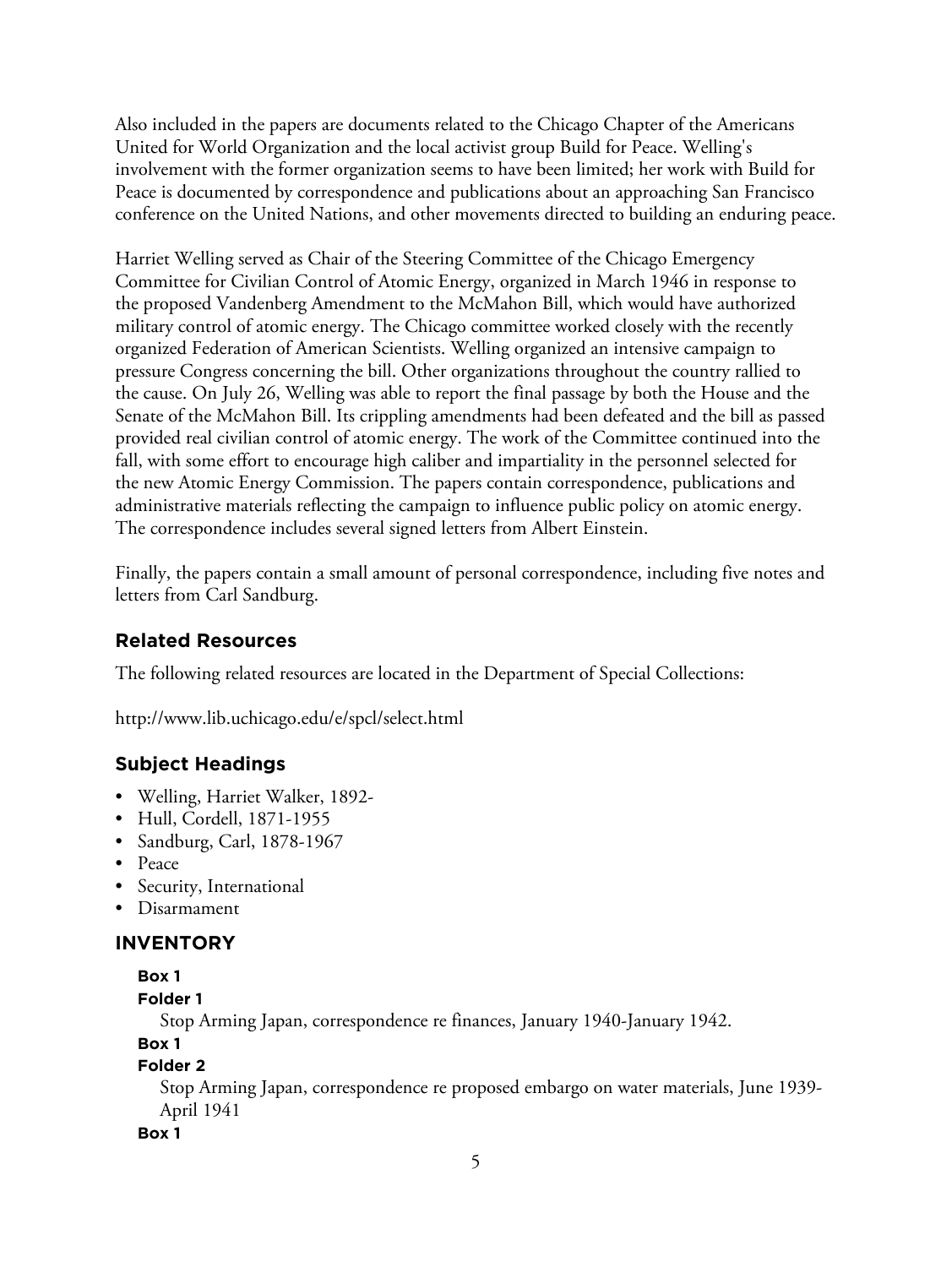#### **Folder 3**

Stop Arming Japan, forms, mailing samples, mailing lists

## **Box 1**

#### **Folder 4**

Stop Arming Japan, newspaper coverage, January 1939-March 1940.

#### **Box 1**

#### **Folder 5**

Stop Arming Japan, Congressional amendments, bills, and resolutions, 1939 and 1940.

#### **Box 2**

## **Folder 1**

Clippings re economics, mostly trade between China and Japan, 1939-1940.

## **Box 2**

#### **Folder 2**

Clippings, re political events particularly in Japan and China, December 1938 - 1940,

# **Box 2**

## **Folder 3**

Newspaper clippings re Gallup Polls on attitudes of Americans towards Japan, 1938-40

#### **Box 2**

## **Folder 4**

Clippings, circulars, etc., re American committees interested in the international relations of the United States, 1939-1941

#### **Box 2**

#### **Folder 5**

Pamphlets and other minor publications, 1939-1941

#### **Box 3**

#### **Folder 1**

International Relations Center, reports, correspondence and other administrative material, January 1943-December 1945.

## **Box 3**

## **Folder 2**

International Relations Center, designs and samples for center brochure

#### **Box 3**

## **Folder 3**

Women's League for Lucas, correspondence, September 1944-January 1945.

#### **Box 3**

#### **Folder 4**

Women's League for Lucas, publicity, October 1942-October 1944.

## **Box 3**

#### **Folder 5**

Women's League for Lucas, form letters, mailing lists, etc., September-October 1944.

## **Box 3**

#### **Folder 6**

Women's League for Lucas, newspaper clippings, September to November 1944,

#### **Box 3**

#### **Folder 7**

Americans United for World Organization, Chicago Chapter, February 1945-May 1945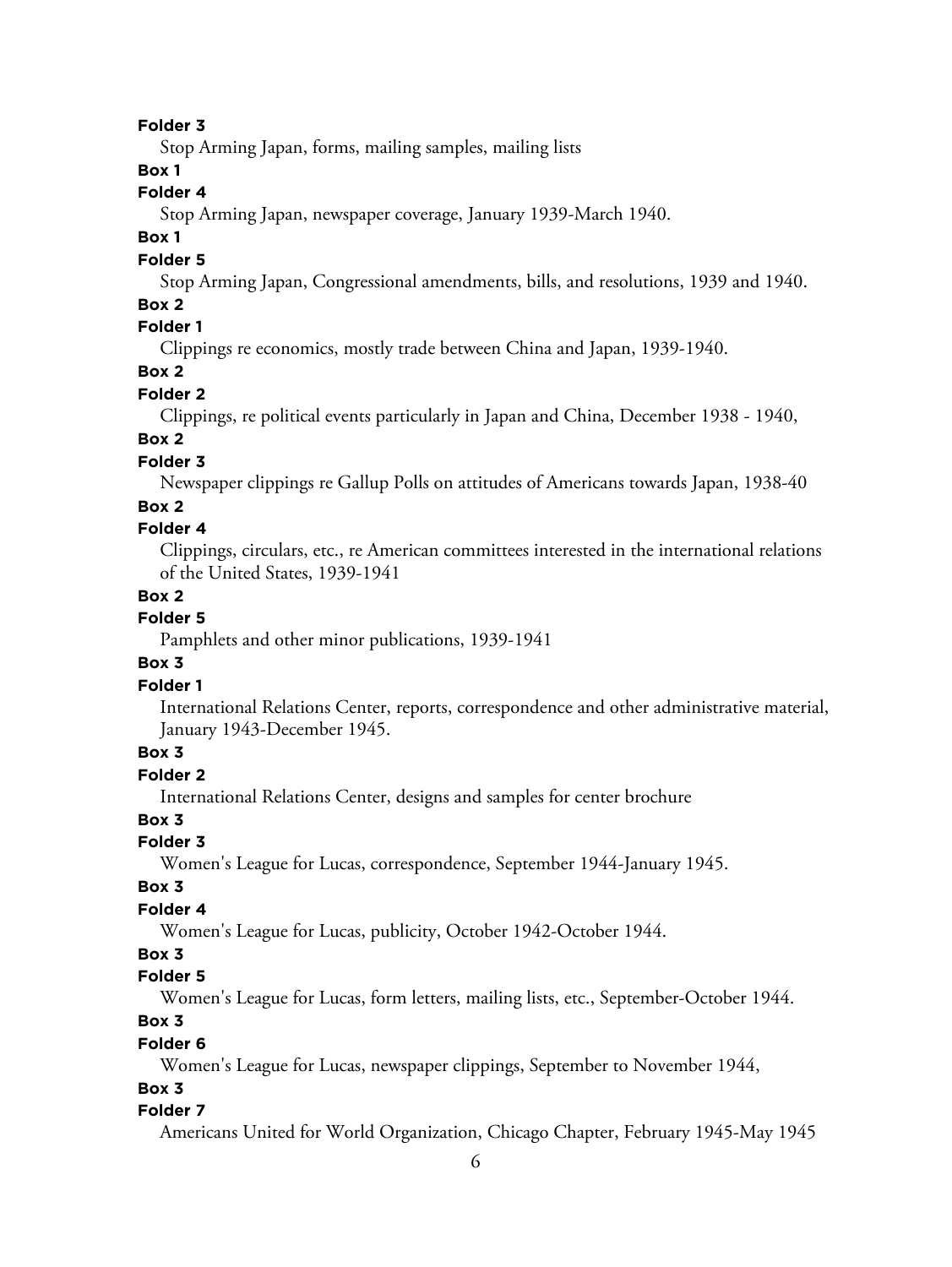#### **Box 3**

#### **Folder 8**

Build for Peace, correspondence, February 1945-August, 1945.

#### **Box 3**

#### **Folder 9**

Build for Peace, clippings and pamphlets, concerned mostly with the United Nations.

## **Box 3**

## **Folder 10**

Build for Peace, financial and other reports, forms used, lists of names, etc.

## **Box 4**

#### **Folder 1**

Chicago Committee for Civilian Control of Atomic Energy, organization and activities of predecessor group, December, 1945-February, 1946.

# **Box 4**

## **Folder 2**

Chicago Committee for Civilian Control of Atomic Energy, reports, mailing lists, mailings, etc., March 1946-July 1946.

## **Box 4**

#### **Folder 3**

Chicago Committee for Civilian Control of Atomic Energy, correspondence, June 1946- February 1947.

## **Box 4**

## **Folder 4**

Chicago Committee for Civilian Control of Atomic Energy, Congressional bills and acts, 1945-1946.

# **Box 4**

## **Folder 5**

Chicago Committee for Civilian Control of Atomic Energy, clippings, April 1945-October 1946.

## **Box 4**

## **Folder 6**

Chicago Committee for Civilian Control of Atomic Energy, pamphlets, tear sheets, etc., August, 1945-June, 1946.

## **Box 4**

## **Folder 7**

Personal correspondence

- "M.D. McC," Miami, to Mrs. J. Paul Welling, Chicago, March 3, 1956. A.L.S., 1 p.
- "Frank," Palm Springs, to Paul [Welling], undated. A.L.S., 1 p.
- Carl Sandburg, dedication of gift to Harriet Welling, 1939, vol. one Abraham Lincoln, the War Years, photocopy
- Carl Sandburg, thank you note to Harriet Welling for lending him her copy of Adams, History of the United States, undated, A.L.S., 1 p.
- Carl Sandburg to Harriet Welling, Chicago, Illinois, June 3, 1940, postcard, A.L.S., 1 p.
- Carl Sandburg to Harriet Welling, Chicago, Illinois, September 26, 1940, T.L.S., 1 p.,
- Carl Sandburg to Harriet Welling, November 20, 1959, A.L.S, 1 p.; enclosure